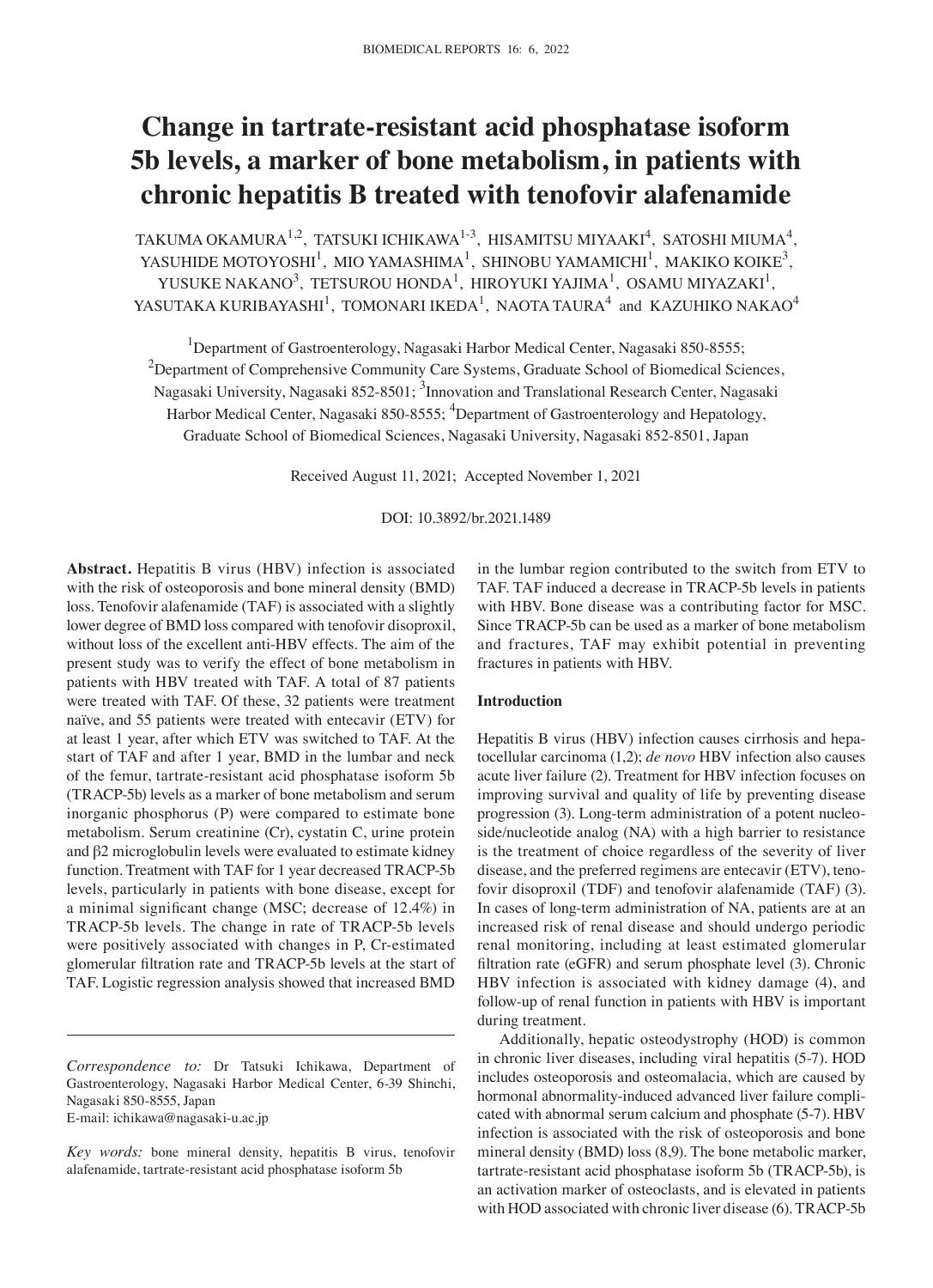levels from baseline to 3 months after treatment may predict the efficacy of bone therapy after 12 months (10). Therefore, measurements of BMD and bone metabolic markers are useful in the diagnosis and management of osteoporosis (11).

TAF is associated with a slightly lower degree of BMD loss and creatinine (Cr) elevation compared with TDF, without loss of the excellent anti-viral effects (12-14). Patients on TDF that are at a risk of development of or have already developed underlying renal or bone disease should be considered for a switch to ETV or TAF (3). However, switching from ETV to TAF is contested. When ETV was switched to TAF, serum Cr (15) or renal tubular function (16) improved, hepatitis B surface antigen (HBsAg) decreased, however no‑change in BMD and renal function were observed (17). ETV is administered orally once daily under fasting conditions, and TAF is administered orally once daily. Switching from ETV to TAF can be a useful approach for improving medication adherence and satisfaction (18,19).

Based on favorable adherence, TAF is being chosen for the treatment naïve patients with HBV in our hospital, and patients have been encouraged to switch from ETV to TAF since 2017. In this study, the influence of TAF treatment on bone metabolism and kidney function for 1 year of TAF treatment was evaluated.

# **Patients and methods**

*Patients.* A total of 87 patients with HBV infection were admitted to the Nagasaki Harbor Medical Center between April 2017 and February 2020. Of these, 32 patients (median age, 58.96; range, 36‑86; female/male, 14/18) were naïve to treatment with TAF (Vemlidy, Gilead Sciences) (Naïve group), and 55 patients (median age, 59.89; range, 35‑82; female/male, 15/40) were treated with ETV (Baraclude, Bristol‑Myers Sqibb) for at least 1 year, and switched to TAF (Switch group). The reason for switching was to ensure drug compliance, adjusted for lifestyle. ETV was administered orally at a dose of 0.5 mg once daily under fasting conditions. TAF was administered orally at a dose of 25 mg once daily. No patients were treated for osteoporosis before TAF initiation. The medical records of the 87 patients were compared at the start of TAF and after 1 year. The prevention group was treated with TAF for asymptomatic HBV using immunosuppressants and/or anticancer drugs. The bone disease‑positive group was defined as follows: Chronic steroid use or use of other medications that worsen bone density and/or history of fragility fracture and/or osteoporosis.

The medical records of the 87 patients were retrospectively reviewed. Informed consent was obtained from each patient included in the study, and the patients were guaranteed the right to leave the study if they desired. The study protocol conformed to the ethical guidelines of the 1975 Declaration of Helsinki (20) and was approved by the Human Research Ethics Committee of the Nagasaki Harbor Medical Center (approval no. H30‑031).

*Laboratory measurements.* Laboratory data and anthropo‑ metric measurements were obtained for each subject every 4‑12 weeks during treatment, and BMD and urinalysis were examined every 12 months. The body mass index of each

patient was calculated by dividing their weight in kg by the square of their height in meters. Laboratory examinations included platelet count, Cr, cystatin C (CysC), albumin, total bilirubin, alanine aminotransferase (ALT), calcium (Ca), inorganic phosphorus  $(P)$ ,  $\alpha$ -fetoprotein, protein induced by vitamin K absence‑II (PIVKA‑II), Mac‑2 binding protein glycan isomer (M2BPGi), total type I procollagen N‑propeptide (P1NP), and tartrate‑resistant acid phosphatase 5b (TRACP‑5b). HBsAg, HBeAg, HBe antibody (HBeAb), HB core‑related Ag (HBcrAg) and HBV‑DNA were evaluated at the start of TAF administration and 1 year later. Urinalysis was performed using the  $\beta$ 2-microglobulin-to-creatinine β2MG/Cr ratio and total protein‑to‑creatinine protein/Cr ratio. Radiological findings in the present study.

Osteoporosis, osteopenia and normal BMD were diagnosed according to the World Health Organization criteria (osteoporosis, T‑score ≤‑2.5; osteopenia, T‑score between ‑2.5 and  $-1$ ; normal BMD: T-score  $>$ -1) (21). Bone mineral density was measured at the lumbar spine (mean, L2-L4) and femoral neck using dual‑energy X‑ray absorptiometry (DEXA).

Cr‑ and CysC‑based estimated GFRs (eGFRs)  $(m1/min/1.73 \text{ m}^2)$  in women and men were calculated using the equations provided by the Japanese Society of Nephrology for Japanese patients (22). The sarcopenia index (SI) was calculated as follows: Cr/CysC x100 (23). The calculated body muscle mass (CBMM) was calculated as follows: (body weight in kg x  $Cr$ /[K x body weight in kg x  $C$ ys $C$ )+  $Cr$ ], where K=0.00675 for men and 0.01006 for women (24).

*Statistical analysis.* Data were analyzed using StatFlex version 6.0 (Artech Co., Ltd.) and are presented as the mean  $\pm$  standard deviation. Laboratory result variables were compared using a Wilcoxon test for differences between paired groups, a Mann‑Whitney tests comparison for unpaired two groups, and a  $\chi^2$  test for comparison between discrete variables. A standardized partial regression coefficient β was employed. Univariate and multivariate analyses were performed using a logistic regression analysis. Correlations were evaluated using Pearson's correlation coefficient (R). P<0.05 was considered to indicate a statistically significant difference.

#### **Results**

The clinical characteristics of the patients at the start of TAF and after 1 year, are described in Table I. It was observed that male patients were dominant and 51 patients were ≥60 years of age. The prevention group included patients with asymptomatic HBV infection treated with TAF as part of an anticancer or immunosuppressive therapy. During the 1‑year observation period, HBsAg levels were not significantly altered, but HBcrAg and HBV‑DNA levels significantly decreased. Albumin levels increased and M2BPGi levels decreased. Regarding renal function, Cr levels were increased, Cr‑based eGFR decreased and urine protein/Cr ratio increased. CysC, CysC eGFR, Ca, P and urine β2MG/Cr ratios were not significantly changed. In bone metabolism, lumbar BMD did not change, but the BMD of the neck of femur decreased. However, TRACP‑5b levels significantly improved. P1NP was not measured after 1 year.

A focus was placed on the change in TRACP‑5b associated with TAF. The change in TRACP‑5b levels were compared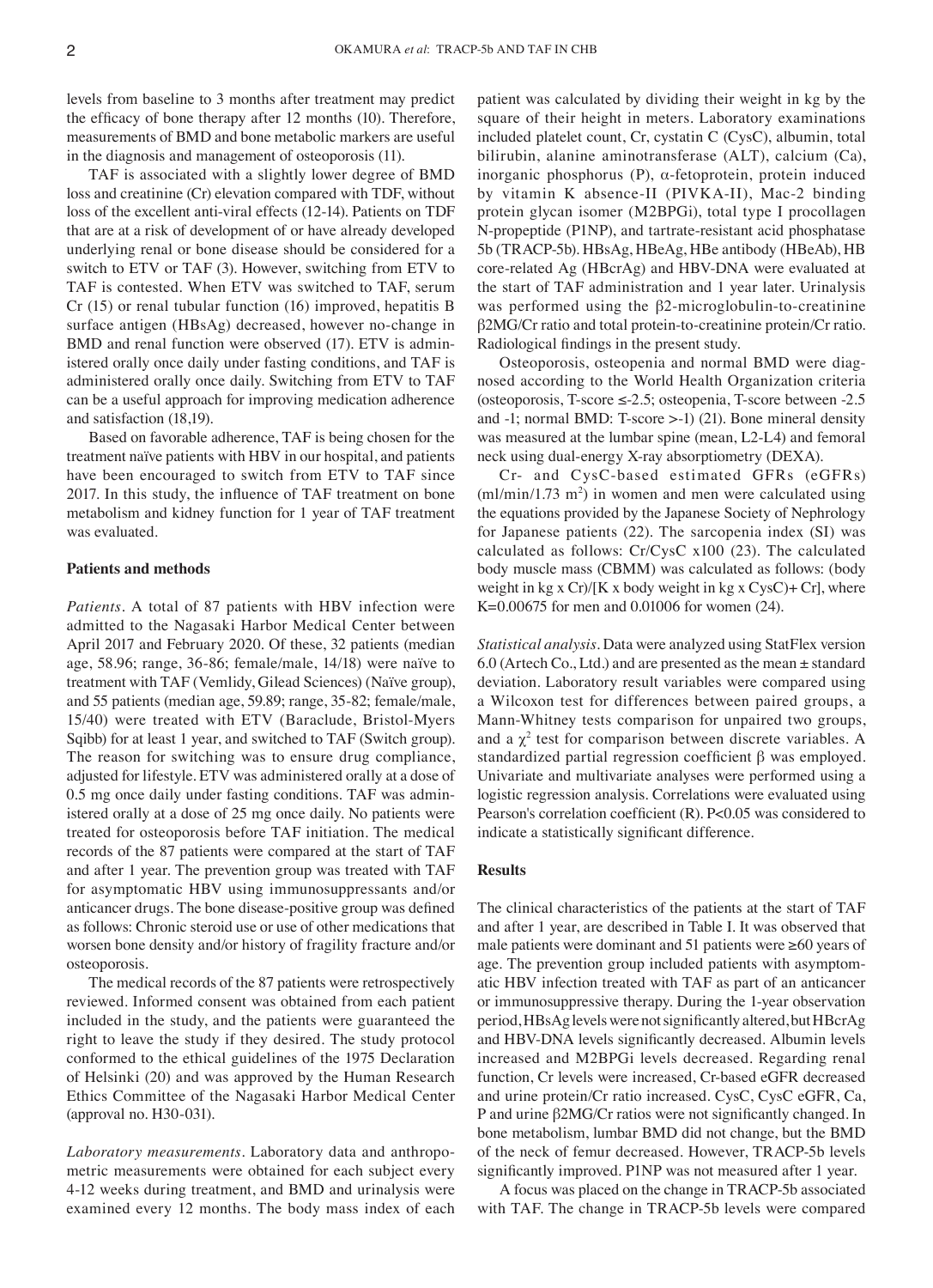| Factor                                | At start        | After 1 year     | P-value                 |
|---------------------------------------|-----------------|------------------|-------------------------|
| Female/male, n                        | 29/58           | 29/58            |                         |
| Age, years                            | 59.55 (12)      |                  |                         |
| Age bracket, n                        |                 |                  |                         |
| $\geq 60$ years                       | 51              |                  |                         |
| <60 years                             | 37              |                  |                         |
| Body weight, kg                       | 61.83(12.1)     | 61.91 (12.18)    | 0.5899                  |
| Body mass index, $kg/m2$              | 23.07 (3.64)    |                  |                         |
| Groups, n                             |                 |                  |                         |
| Naïve                                 | 32              |                  |                         |
| Switch                                | 55              |                  |                         |
| Prevention                            | 20              |                  |                         |
| HBsAg IU/ml                           | 3,134 (9,744)   | 2,115 (3,697)    | 0.0005                  |
| HBcrAg Log U/ml                       | 3.457(1.612)    | 3.11 (1.485)     | $< 0.0001$ <sup>c</sup> |
| HBcrAg positive, n                    | 45              | 36               | $< 0.001$ <sup>c</sup>  |
| HBeAg C.O.I.                          | 97.756 (376)    | 55.628 (271)     | $0.0352^a$              |
| HBeAg positive, n                     | 13              | 13               | 0.999                   |
| HBeAb % inhibition                    | 74.41 (34.12)   | 72.84 (32.5)     | 0.2149                  |
| HBV-DNA log IU/ml                     | 1.80(2.522)     | 0.251(0.559)     | $< 0.0001$ <sup>d</sup> |
| HBV-DNA positive, n                   | 41              | 17               | $< 0.0001$ <sup>d</sup> |
| AST U/1                               | 68.92 (227.13)  | 26.73 (14.85)    | $0.019$ <sup>a</sup>    |
| ALT U/l                               | 79.91 (310.1)   | 24.97 (21.05)    | $0.0241$ <sup>a</sup>   |
| Platelet $x10^4/\mu$ 1                | 17.86 (7.164)   | 18.64 (17.49)    | 0.342                   |
| Albumin g/dl                          | 4.098 (0.578)   | 4.226(0.456)     | 0.0053 <sup>b</sup>     |
| Total bilirubin mg/dl                 | 0.921(0.985)    | 0.907(0.577)     | $0.0198$ <sup>a</sup>   |
| M2BPGi C.O.I                          | 1.436(2.05)     | 1.058(1.37)      | 0.0014 <sup>b</sup>     |
| $Cr$ mg/d                             | 0.825(0.248)    | 0.857(0.219)     | $0.0007$ c              |
| Cr-eGFR ml/min/1.73 m <sup>2</sup>    | 72.945 (19.006) | 68.51 (16.91)    | < 0.0001                |
| Cys C mg/l                            | 1.103(0.345)    | 1.098(0.328)     | 0.6944                  |
| Cys C-eGFR ml/min/1.73 m <sup>2</sup> | 70.74 (22.66)   | 70.36 (22.49)    | 0.6253                  |
| Sarcopenia index <sup>e</sup>         | 77.21 (18.4)    | 80.69 (817.82)   | $0.0424$ <sup>a</sup>   |
| Ca mg/dl                              | 9.074 (0.493)   | 9.138 (0.486)    | 0.2563                  |
| $P$ mg/dl                             | 3.127 (0.502)   | 3.193 (0.522)    | 0.4027                  |
| Urine protein/ $Cr$ g/g               | 0.147(0.383)    | 0.199(0.536)     | $0.0205^{\rm a}$        |
| Urine b2MG/Cr $\mu$ g/mg              | 4.499 (19.301)  | 7.845 (32.666)   | 0.9357                  |
| Lumbar BMD $g/cm2$                    | 0.906(0.206)    | 0.907(0.2)       | 0.2041                  |
| Lumbar t-score                        | $-1.09(1.697)$  | $-1.091(1.668)$  | 0.4505                  |
| Lumbar young adult mean               | 87.62 (19.614)  | 87.427 (18.833)  | 0.7057                  |
| Lumbar osteoporosis, n                | 19              | 15               | 0.3409                  |
| Neck of femur BMD g/cm <sup>2</sup>   | 0.66(0.142)     | 0.636(0.132)     | $< 0.0001$ <sup>d</sup> |
| Neck of femur t-score                 | $-1.504(1.111)$ | $-1.699(1.026)$  | 0.0001 <sup>d</sup>     |
| Neck of femur young adult mean        | 78.785 (15.523) | 75.813 (14.659)  | $< 0.0001$ <sup>d</sup> |
| Neck of femur Osteoporosis, n         | 13              | 21               | 0.0625                  |
| TRACP-5b mU/dl                        | 417.7 (207)     | 356.5 (142.3)    | 0.0039 <sup>b</sup>     |
| TRACP-5b High, n                      | 18              | 13               | 0.1714                  |
| P1NP ng/ml                            | 55.05 (28.25)   |                  |                         |
| P1NP Highe                            | 9               | $\boldsymbol{0}$ |                         |

with clinical factors (Table II). TRACP‑5b at start in male patients, patients who were HBeAg‑positive, HBcrAg‑positive, HBV‑DNA‑negative, switch, treatment, high albumin ( $\geq$ 4 g/dl), high platelet count ( $\geq$ 15x10<sup>4</sup>/ $\mu$ l) and low body mass

index (<25) were lower than after 1 year. In conforming with the EASL guidelines (4), old age (≥60 years), bone disease [chronic steroid use or use of other medications that worsen bone density and/or history of fragility fracture and/or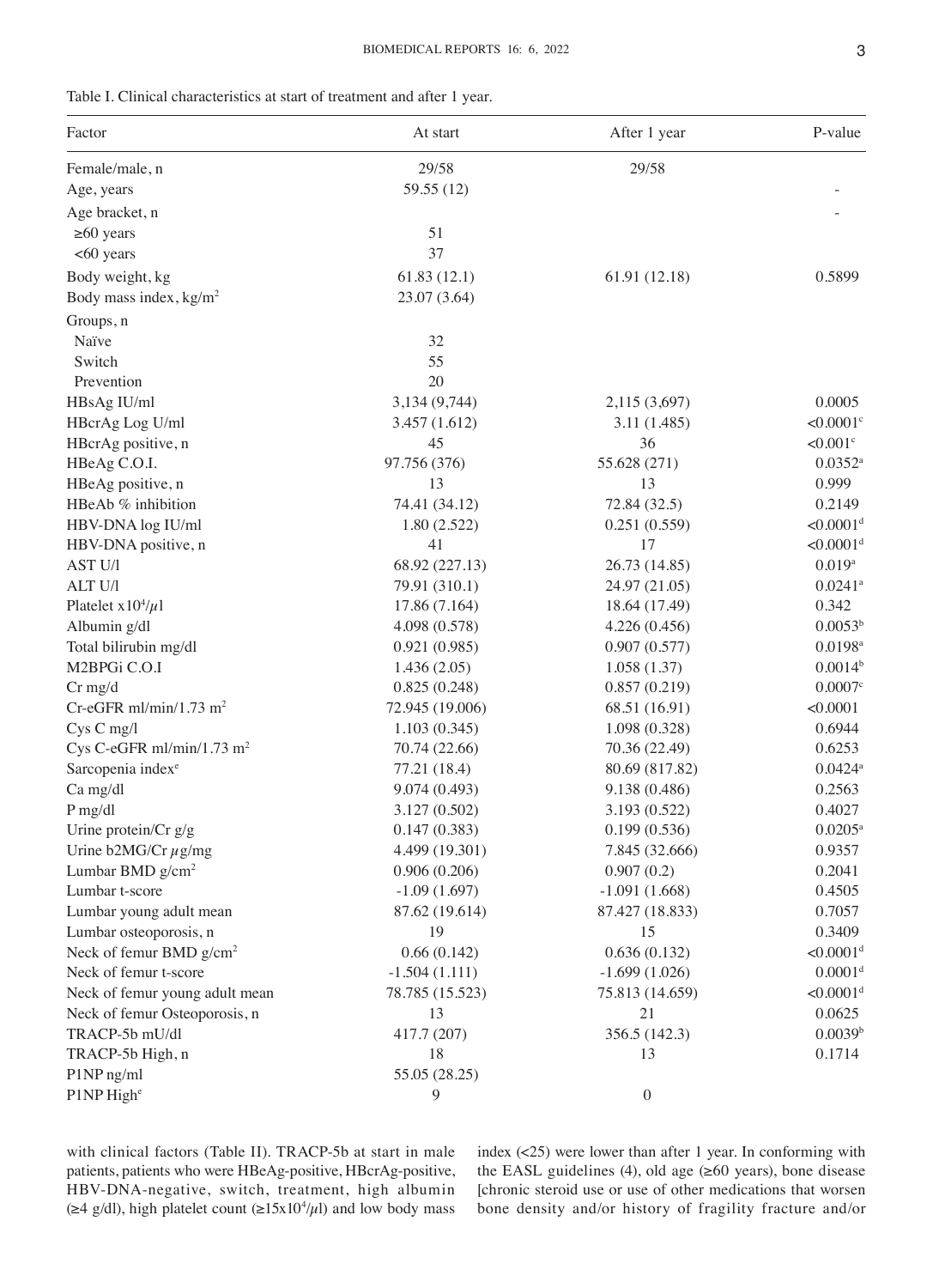## Table I. Continued.

| Factor                      | At start      | After 1 year  | P-value |
|-----------------------------|---------------|---------------|---------|
| $\alpha$ -fetoprotein ng/ml | 10.64(25)     | 4.93(4.5)     | 0.6469  |
| PIVKA-II mAU/ml             | 38.33 (114.3) | 38.46 (106.5) | 0.4463  |

P≤0.05, <sup>b</sup>P≤0.01, °P≤0.001, <sup>4</sup>P≤0.0001. °Data are presented as the mean ± standard deviation. Co.O.I., cut off index. The sensitivity of HBsAg is 0.005 IU/ml. The sensitivity of HBcrAg is 2.9 log U/ml. The sensitivity of HBeAg is 1.0 cut off index. Positive HBeAb was <60% inhibition. The HBV-DNA detection level ranged from 1-9.1 log IU/ml. The normal range of AST is 10-40 U/l. The normal range of ALT is 5-45 U/l. The normal range of platelet counts is  $14.0$ –37.9x $10<sup>4</sup>/\mu$ l. The normal range of albumin is 3.7–5.5 g/dl. The normal range of total bilirubin is 0.3-1.2 mg/dl. Unit of M2BPGi is C.O.I. The normal range of Cr is 0.65-1.09 (male) and 0.46-0.82 (female) mg/dl. The Cr-based eGFR is ml/min/1.73 m<sup>2</sup>. Normal range of CysC is 0.58-0.87 (male) and 0.47-0.82 (female) mg/l. CysC-eGFR is ml/min/1.73 m<sup>2</sup>. The sarcopenia index was calculated as follows: serum Cr/CysC x100. The normal range of calcium (Ca) is 8.5-10.2. mg/dl. The normal range of P is 2.4-4.3 mg/dl. The urine protein/Cr ratio was  $g/g$ . Urine  $\beta 2MG/Cr$  was  $\mu g/mg$ . Lumbar bone mineral density is the mean of the lumbar spine 2-4 and is measured in g/cm<sup>2</sup>. The young adult mean (lumber spine, 20-44 years of age) is 1.19 g/cm<sup>2</sup> in men and 1.12 g/cm<sup>2</sup> in women. The YAM (femur neck) was 0.95 g/cm<sup>2</sup> in men and 0.90 g/cm<sup>2</sup> in female. A T-score ≤-2.5 indicates osteoporosis. The normal range of TRACP-5b is 170-590 in males and 120-420 in females (mU/dl). The TRACP-5b High group was over the upper limits. Normal range of total P1NP is 18.1-74.1 in male, 16.8‑70.1 in premenopausal female and 26.4‑98.2 in postmenopausal (ng/ml). The P1NP High group was over the upper limits. The normal range of  $\alpha$ -fetoprotein was under 10 ng/ml. The normal range of protein induced by PIVKA-II is <40 mAU/ml.

osteoporosis) and renal alteration (eGFR  $\lt 60$  ml/min/1.73 m<sup>2</sup> and/or moderate dipstick proteinuria and/or low P (<2.5 mg/dl) and/or hemodialysis] were selected for the disease group. Old age (≥60 years) and bone disease significantly decreased TRAC‑5b levels. Next, whether these factors contributed to the decrease in TRCAP‑5b levels with TAF use was assessed. Since bone metabolic markers have various circadian variations, MSCs were set for each marker. The MSC of TRACP‑5b showed over a 12.4% of change rate [(pre-treatment-after treatment)/pretreatment x100]. Therefore, the contribution of TRACP‑5b to MSCs (32 cases) was evaluated. Univariate logistic regression analysis revealed that bone disease was the only contributing factor for MSCs. The bone disease group had lower BMD in the lumbar and neck of the femur at start and after 1 year compared with the control group. A high tendency of TRACP-5b levels at the start was observed, however there was no difference in TRACP-5b levels after 1 year (Fig. 1A‑C).

Next, the relationship between TRACP‑5b rate change and clinical factors at the start of TAF were evaluated (Table III). Cr‑eGFR, P, P1NP and TRACP‑5b were positively correlated with the TRACP-5b rate of change. Amongst these factors, Cr‑eGFR and TRACP‑5b were related to the TRCAP‑5b rate of change in the multi-regression model. The change in these factors (at the start of TAF and after 1 year) was also evaluated in relation to the TRACP‑5b rate of change (Table III). The change in P was only related to the TRACP‑5b rate of change.

Changes in lumbar BMD were evaluated based on clinical factors (Table IV). The clinical factors were the same as in Table II. The Switch group exhibited increased BMD only in the lumbar region, but the control group (naïve group) did not exhibit any significant changes. Increases in BMD were significant between the start and after 1 year, [(44 cases exhibited increased BMD after 1 year compared with at the start]. Logistic univariate analysis showed that the switch was a contributing factor for the increased BMD in the lumbar spine. The Switch group did not exhibit a difference in BMD of the lumbar and neck of the femur and TRACP‑5b at the start and after 1 year compared to the control (Fig. 1D‑F). BMD in the lumbar region after 1 year in the switch group increased more than at the start (Fig. 1D), and TRACP‑5b after 1 year after switching also decreased more than at the start (Fig. 1F).

Similarly, the change in BMD in the neck of the femur was also evaluated based on several clinical factors (Table V). Male sex, prevention group, low albumin levels and a low BMI did not decrease BMD in the neck of the femur after 1 year. Changes in BMD in the femoral neck were evaluated. There were 18 cases of increased BMD (at start‑after 1 year). Logistic univariate analysis revealed that female sex was the only factor for increased BMD in the neck of the femur. The number of patients with increased BMD (18 cases) in the femoral neck was less than that in the lumbar region  $(44 \text{ cases}, P=0.0001)$  and MSCs in TRACP-5b  $(32 \text{ cases}, P=0.0001)$ P=0.0289). BMD in the femoral neck was lower in females than in males at the start and after 1 year; however there was no difference between the start and after 1 year in females (Fig. 1H). BMD in the lumbar spine and TRACP‑5b also showed no difference between the start and after 1 year in females (Fig. 1G and I).

#### **Discussion**

Treatment with TAF for 1 year decreased TRACP‑5b levels, especially in patients with bone disease, excluding the MSC of TRACP‑5b. The rate of change of TRACP‑5b was associated with changes in P, Cr-eGFR and TRACP-5b levels at the start of TAF. Increased BMD in the lumbar region contributed to the switch from ETV to TAF. Increased BMD in the neck of the femur was present in female patients.

TRACP‑5b at the start of TAF was related to the rate of change of TRACP‑5b. HBV‑infected patients exhibited hyperosteoclast function before TAF treatment. Carbon tetrachloride induced liver damage may have increased the levels of TRACP‑5b (25), and HOD has been reported to increase TRACP‑5b levels in patients with chronic liver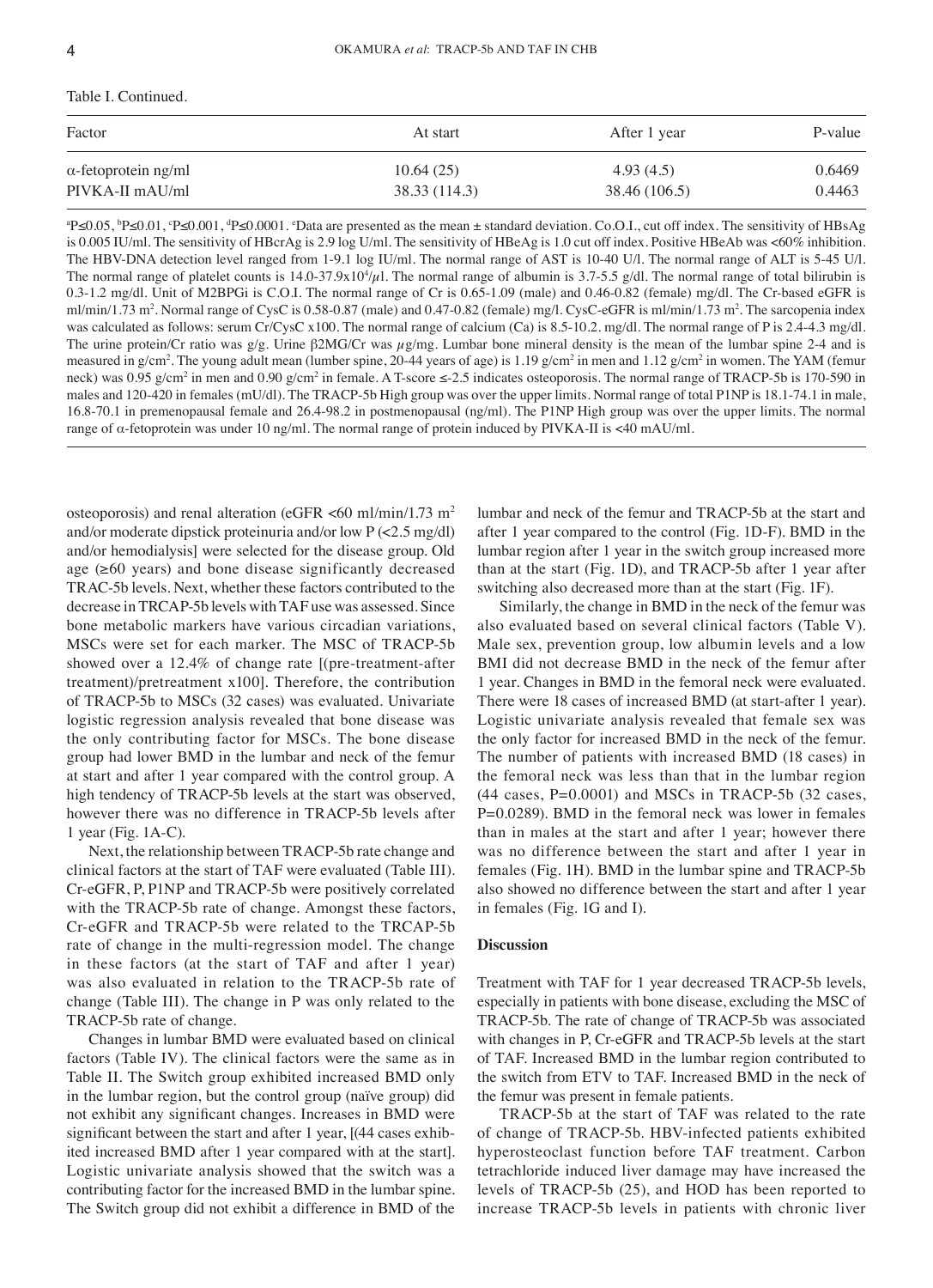|                                             |                       | Comparison of TRACP-5b between at start<br>and after 1 year | Logistical analysis for MSC of<br>TRACP-5b |               |                            |                       |
|---------------------------------------------|-----------------------|-------------------------------------------------------------|--------------------------------------------|---------------|----------------------------|-----------------------|
| Group(n)                                    | At start <sup>d</sup> | After 1 year <sup>d</sup>                                   | P-value                                    | Odds<br>ratio | 95% Confidence<br>interval | P-value               |
| Female (29)                                 | 431 (216.6)           | 381.68 (143.3)                                              | 0.374                                      |               |                            |                       |
| Male (58)                                   | 410.1 (203.2)         | 343.9 (141.2)                                               | 0.0016 <sup>b</sup>                        | 1.082         | 0.422-2.773                | 0.8699                |
| Age $<60$ years old $(36)$                  | 366.73 (179.3)        | 313.46 (113.2)                                              | 0.0596                                     |               |                            |                       |
| Age $\geq 60$ years old (51)                | 453.49 (219.3)        | 387.2 (153.68)                                              | $0.0311$ <sup>a</sup>                      | 1.083         | 0.435-2.696                | 0.8646                |
| HBeAg positive (13)                         | 308.77 (119.1)        | 299.23 (141.1)                                              | 0.005 <sup>b</sup>                         | 0.903         | 0.266-3.059                | 0.8695                |
| HBeAg negative (74)                         | 438.84 (214.3)        | 366.99 (141)                                                | 0.3463                                     |               |                            |                       |
| HBcrAg positive (45)                        | 412.3 (215.7)         | 327.5 (129.3)                                               | 0.0012 <sup>b</sup>                        | 1.062         | 0.361-2.456                | 0.9014                |
| HBcrAg negative (42)                        | 431.3 (210.2)         | 370.3 (128.7)                                               | 0.18                                       |               |                            |                       |
| HBV-DNA positive (41)                       | 406.97 (208.53)       | 369.1 (147.86)                                              | 0.9547                                     |               |                            |                       |
| HBV-DNA negative (46)                       | 427.4 (207.77)        | 346.1 (138.3)                                               | $0.0015^{b}$                               | 1.232         | 0.5-3.039                  | 0.6504                |
| Bone disease negative (33)                  | 356.57 (115)          | 364.5 (145.9)                                               | 0.9093                                     |               |                            |                       |
| Bone disease positive (54)                  | 450.6 (237.2)         | 351.58 (141.2)                                              | $0.0007$ c                                 | 2.885         | 1.044-7.972                | $0.0411$ <sup>a</sup> |
| Renal alteration negative (53)              | 399.8 (161.63)        | 346.4 (137.69)                                              | 0.0043 <sup>b</sup>                        |               |                            |                       |
| Renal alteration positive (34)              | 446 (264.1)           | 372 (150)                                                   | 0.2989                                     | 0.563         | 0.219-1.445                | 0.2322                |
| Naïve TAF (32)                              | 394.66 (198)          | 375.83 (142.8)                                              | 0.8382                                     |               |                            |                       |
| Switch ETV to TAF (55)                      | 430.8 (212.8)         | 346.3 (142.3)                                               | 0.0004c                                    | 2.222         | 0.828-5.964                | 0.1129                |
| Treatment (67)                              | 403 (177.2)           | 339.88 (1249)                                               | 0.002 <sup>b</sup>                         |               |                            |                       |
| Prevention (20)                             | 472.24 (293.28)       | 413.37 (185.2)                                              | 0.4347                                     | 0.755         | 0.248-2.304                | 0.6218                |
| Albumin $\geq 4$ g/dl (65)                  | 407.42 (211.7)        | 347.75 (139.6)                                              | 0.0079 <sup>b</sup>                        |               |                            |                       |
| Albumin <4 $g/dl$ (22)                      | 453.1 (191.56)        | 386.4 (8,151.19)                                            | 0.2775                                     | 1.036         | 0.348-3.085                | 0.9493                |
| Platelet $\geq 15x10^4/\mu l$ over (62)     | 405.7 (193)           | 352.14 (146)                                                | $0.0123$ <sup>a</sup>                      |               |                            |                       |
| Platelet <15x10 <sup>4</sup> / $\mu$ 1 (25) | 451.38 (244.2)        | 366.8 (135.59)                                              | 0.1218                                     | 0.66          | 0.232-1.878                | 0.4360                |
| BMI $\geq$ 25 (25)                          | 380 (185)             | 359.5 (132.8)                                               | 0.8314                                     |               |                            |                       |
| BMI < 25(62)                                | 432.9 (215)           | 355.24 (147.2)                                              | 0.001 <sup>b</sup>                         | 1.843         | 0.656-5.178                | 0.2458                |
| CBMM High (57)                              | 387 (189.9)           | 344.4 (134.14)                                              | 0.0387                                     |               |                            |                       |
| CBMM Low (30)                               | 477.9 (229.1)         | 382.1 (157.78)                                              | 0.0573                                     | 1.117         | 0.431-2.899                | 0.8193                |

Table II. Change in TRACP-5b levels and contributing factors in the MSC of TRACP-5b.

<sup>a</sup>P≤0.05, <sup>b</sup>P≤0.01, <sup>c</sup>P≤0.001. <sup>d</sup>Data are presented as the mean ± standard deviation. TRACP-5b was compared between the two groups at the start and after 1 year. The MSC of TRACP-5b was 12.4%. The group that contributed to MSCs (32 cases) was analyzed by logistical analysis. The bone disease‑positive group was defined as follows: Chronic steroid use or use of other medications that worsen bone density and/or history of fragility fracture and/or osteoporosis. Renal alteration was defined as follows: eGFR < ml/min/1.73 m<sup>2</sup> and/or moderate dipstick proteinuria and/or low P (<2.5 mg/dl) and/or hemodialysis. The treatment group was treated with TAF for chronic HBV infection. The prevention group was treated with TAF for asymptomatic HBV using immunosuppressants and/or anticancer drugs. The CBMM High group was defined as follows: >27.903 in women and >39.731 in men.

disease (6). HOD is based on cirrhosis and is caused by insufficient liver-related factors, vitamin K, vitamin D, parathyroid hormone (PTH) and fibroblast growth factor (FGF)23 (5‑7). However, in the present study, low albumin and low platelet counts were not contributing factors for the MSC of TRACP-5b. Previous population-based studies have described the relationship between HBV infection and osteoporosis (8,9). It is speculated that HOD appears in pre‑cirrhosis related to HBV.

TRACP‑5b levels are reflected in osteoclast function, number and volume (6,26), and is a bone turnover marker and predictor of fracture-independent BMD (27,28). High serum P was related to changes in TRACP‑5b levels, and a decrease in P for 1 year was positively related to a decrease in TRACP‑5b levels. More osteoblasts were normalized by TAF, and bone reabsorption was recovered. As a result, P was resorbed to the bone, and serum P decreased (6). The results showed that TAF was effective for the amelioration of osteoclasts. Since changes in TRACP‑5b are related to fracture (11,27,28), BMD in the lumbar and neck of the femur was not improved by TAF; thus whether TAF could prevent fractures will be the focus of future studies.

BMD in the neck of the femur decreased during the observation period. A previous study described mean hip BMD at 1 year after TAF treatment was lower than that at the start of treatment, but less than 1 year after TDF treatment (12‑14).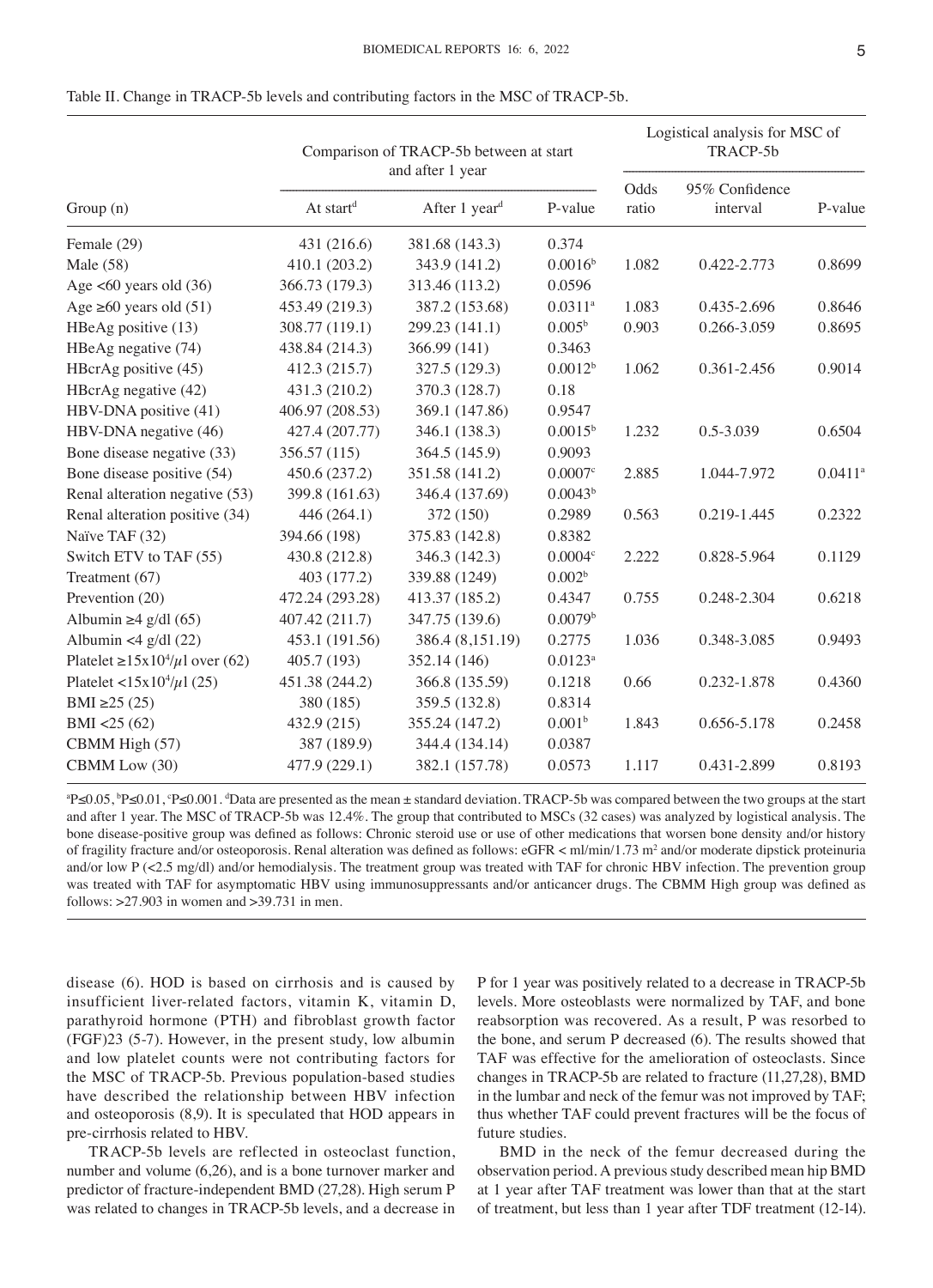

Figure 1. Change in lumbar BMD, neck of femur BMD and TRACP‑5b. Differences in BMD in the lumbar and neck of the femur and TRACP‑5b levels between the start of TAF (0) and 1 year after (1). (A) Lumbar BMD, (B) neck of femur BMD and (C) TRACP-5b levels were compared between bone disease-positive (white bar) and negative (black bar) conditions. (D) Lumbar BMD, (E) neck of femur BMD and (F) TRACP‑5b levels were compared between naïve (black bars) and patients who switched (white bars). (G) Lumbar BMD, (H) neck of femur BMD and (I) TRACP-5b levels were compared between females (black bars) and males (white bars). In each graph, the x-axis at the start of tenofovir alafenamide administration (0) and after 1 year (1). BMD, bone mineral density; TRACP‑5b, tartrate‑resistant acid phosphatase isoform 5b.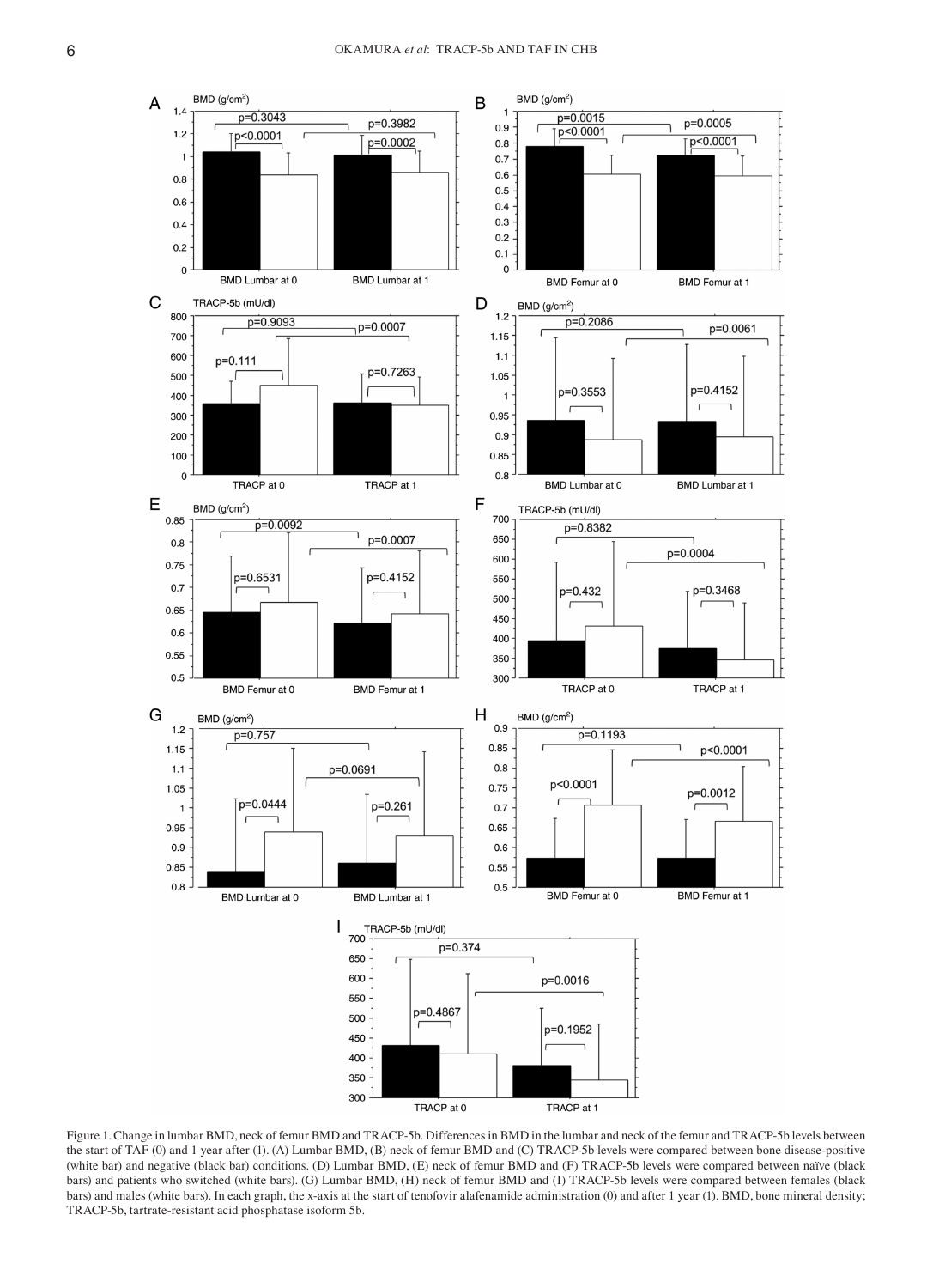|                                | Factors at start and TRACP-5b<br>rate of change |                         |          | Change in factor and TRACP-5b<br>change rate |           |                  |         |                     |
|--------------------------------|-------------------------------------------------|-------------------------|----------|----------------------------------------------|-----------|------------------|---------|---------------------|
| Factor                         | ${\bf R}$                                       | P-value                 | $\beta$  | P-value                                      | ${\bf R}$ | P-value          | $\beta$ | P-value             |
| Age                            | $-0.007$                                        | 0.9547                  |          |                                              |           |                  |         |                     |
| Body weight                    | $-0.05$                                         | 0.6609                  |          |                                              | $-0.148$  | 0.1961           |         |                     |
| Body mass index                | $-0.132$                                        | 0.2481                  |          |                                              |           |                  |         |                     |
| HBsAg                          | $-0.004$                                        | 0.9711                  |          |                                              | 0.014     | 0.9022           |         |                     |
| HBcrAg                         | 0.09                                            | 0.4589                  |          |                                              | 0.138     | 0.2679           |         |                     |
| HBeAg                          | $-0.129$                                        | 0.2581                  |          |                                              | 0.094     | 0.4359           |         |                     |
| <b>HBV-DNA</b>                 | $-0.081$                                        | 0.4813                  |          |                                              | $-0.038$  | 0.7431           |         |                     |
| <b>AST</b>                     | 0.064                                           | 0.5755                  |          |                                              | 0.067     | 0.5561           |         |                     |
| <b>ALT</b>                     | 0.067                                           | 0.5567                  |          |                                              | 0.079     | 0.4925           |         |                     |
| Platelet                       | 0.06                                            | 0.5982                  |          |                                              | $-0.044$  | 0.7019           |         |                     |
| Albumin                        | 0.02                                            | 0.8607                  |          |                                              | $-0.001$  | 0.9905           |         |                     |
| Total bilirubin                | 0.152                                           | 0.1803                  |          |                                              | 0.158     | 0.1645           |         |                     |
| M2BPGi                         | 0.186                                           | 0.1384                  |          |                                              | 0.14      | 0.2837           |         |                     |
| Cr                             | $-0.178$                                        | 0.1168                  |          |                                              | $-0.022$  | 0.848            |         |                     |
| Cr-eGFR                        | 0.221                                           | $0.0498$ <sup>a</sup>   | 0.267    | 0.003 <sup>b</sup>                           | 0.025     | 0.8288           |         |                     |
| Cys <sub>C</sub>               | $-0.145$                                        | 0.2042                  |          |                                              | 0.006     | 0.9618           |         |                     |
| Cys C-eGFR                     | 0.122                                           | 0.2868                  |          |                                              | 0.004     | 0.9743           |         |                     |
| Sarcopenia index               | $-0.035$                                        | 0.7608                  |          |                                              | $-0.037$  | 0.7626           |         |                     |
| Ca                             | 0.069                                           | 0.552                   |          |                                              | 0.191     | 0.1026           |         |                     |
| P                              | 0.254                                           | $0.0244^{\mathrm{a}}$   | 0.097    | 0.3656                                       | 0.312     | $0.0055^{\rm b}$ | 0.312   | 0.0057 <sup>b</sup> |
| Urine protein/Cr               | $-0.125$                                        | 0.3111                  |          |                                              | 0.057     | 0.6601           |         |                     |
| Urine b2MG/Cr                  | 0.167                                           | 0.1906                  |          |                                              | $-0.081$  | 0.5436           |         |                     |
| Lumbar BMD                     | $-0.205$                                        | 0.0772                  |          |                                              | $-0.184$  | 0.1304           |         |                     |
| Lumbar t-score                 | $-0.213$                                        | 0.066                   |          |                                              |           |                  |         |                     |
| Lumbar young adult mean        | $-0.208$                                        | 0.0737                  |          |                                              |           |                  |         |                     |
| Neck of Femur BMD              | $-0.127$                                        | 0.279                   |          |                                              | 0.036     | 0.7697           |         |                     |
| Neck of Femur t-score          | $-0.15$                                         | 0.2003                  |          |                                              |           |                  |         |                     |
| Neck of Femur young adult mean | $-0.145$                                        | 0.2163                  |          |                                              |           |                  |         |                     |
| TRACP-5b                       | 0.532                                           | $< 0.0001$ <sup>c</sup> | 0.533    | 0.0003c                                      |           |                  |         |                     |
| P1NP                           | 0.393                                           | 0.0008                  | $-0.005$ | 0.9702                                       |           |                  |         |                     |
| $\alpha$ -fetoprotein          | 0.097                                           | 0.4062                  |          |                                              | 0.043     | 0.7195           |         |                     |
| PIVKA-II                       | $-0.081$                                        | 0.4898                  |          |                                              | 0.073     | 0.5418           |         |                     |

| Table III. Rate of change in TRACP-5b levels and clinical factors. |
|--------------------------------------------------------------------|
|--------------------------------------------------------------------|

<sup>a</sup>P≤0.05, <sup>b</sup>P≤0.01, °P≤0.001. The relationship between factors and changes in TRACP-5b was evaluated using correlation and multiple regression models. R is the correlation coefficient. β is the standardized partial regression coefficient. Only factors with a significant R value were analyzed by multi‑regression analysis.

There was no control after 1 year; however, BMD in the lumbar spine and TRACP‑5b did not worsen after 1 year. There were 18 cases of increased BMD in the femur, less than the number of cases of increased BMD in the lumbar (44 cases) and MSC (32 cases) groups. Females exhibited increased BMD in the femoral neck, and TRACP‑5b did not decrease after 1 year. Differences between the femur and lumbar vertebrae in patients with CHB treated with TAF will continue to be observed in the future.

Increased Cr and decreased Cr‑eGFR were observed after 1 year of TAF treatment. However, CysC and CysC eGFR were not altered significantly during the treatment period. The SI indicates muscle volume and prognosis in patients in the intensive care unit (23). SI elevation reflects an increase in Cr, whilst CysC remains unchanged, and this is indicative of muscle volume gain. Changes in muscle mass should also be evaluated in future studies. Urine protein/creatinine ratio was elevated after 1 year, but the β2MG/creatinine ratio did not differ during the observational period. Previous reports did not identify the adverse effects of TAF on the kidney (14‑17). In contrast to previous reports, the prevention group in the present study (20 cases) were treated with anticancer agents and/or immunosuppressants at the start of TAF administration, and this was continued after 1 year. It is hypothesized that there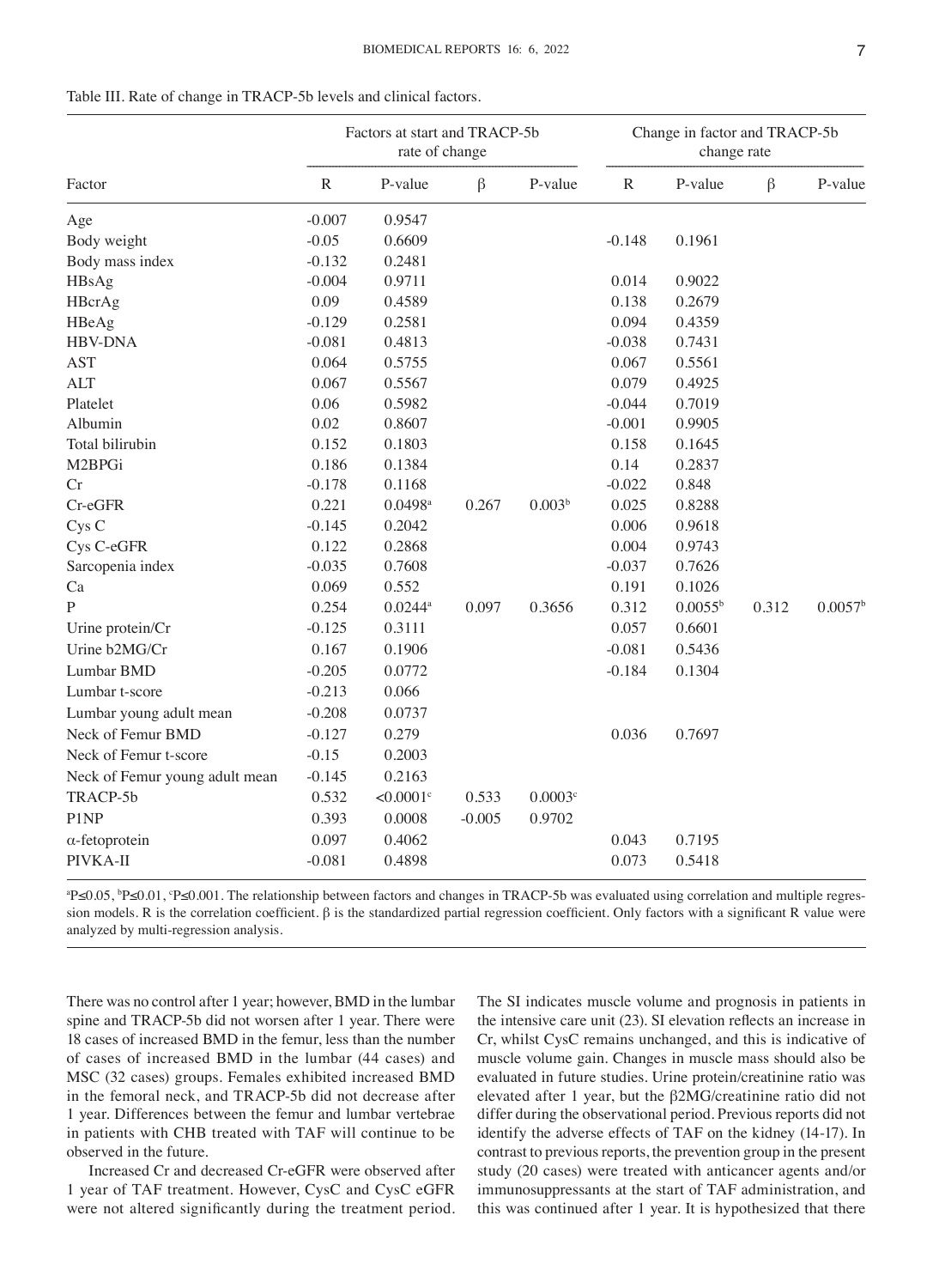|                                                   | Comparison with BMD in Lumbar |              |                       | Factors contributing to the increase<br>in BMD in the lumbar region |                            |         |  |
|---------------------------------------------------|-------------------------------|--------------|-----------------------|---------------------------------------------------------------------|----------------------------|---------|--|
| Group(n)                                          | At start                      | After 1 year | P-value               | Odds<br>ratio                                                       | 95% confidence<br>interval | P-value |  |
| Female (29)                                       | 0.839(0.184)                  | 0.861(0.171) | 0.757                 |                                                                     |                            |         |  |
| Male (58)                                         | 0.94(0.184)                   | 0.93(0.211)  | 0.0691                |                                                                     |                            |         |  |
| Age $<60$ years old $(36)$                        | 0.906(0.155)                  | 0.908(0.146) | 0.896                 |                                                                     |                            |         |  |
| Age $\geq 60$ years old (51)                      | 0.906(0.239)                  | 0.906(0.234) | 0.1428                |                                                                     |                            |         |  |
| HBeAg positive (13)                               | 0.858(0.157)                  | 0.888(0.143) | 0.2791                |                                                                     |                            |         |  |
| HBeAg negative (74)                               | 0.913(0.213)                  | 0.91(0.208)  | 0.4752                |                                                                     |                            |         |  |
| HBcrAg positive (45)                              | 0.925(0.181)                  | 0.936(0.177) | 0.7915                |                                                                     |                            |         |  |
| HBcrAg negative (42)                              | 0.875(0.243)                  | 0.866(0.229) | 0.0926                |                                                                     |                            |         |  |
| HBV-DNA positive (41)                             | 0.923(0.202)                  | 0.942(0.169) | 0.7531                |                                                                     |                            |         |  |
| HBV-DNA negative (46)                             | 0.89(0.211)                   | 0.881(0.219) | 0.147                 |                                                                     |                            |         |  |
| Bone disease negative (33)                        | 1.046(0.155)                  | 1.013(0.173) | 0.3043                |                                                                     |                            |         |  |
| Bone disease positive (54)                        | 0.841(0.195)                  | 0.857(0.193) | 0.3982                |                                                                     |                            |         |  |
| Renal alteration negative (53)                    | 0.888(0.205)                  | 0.876(0.208) | 0.8126                |                                                                     |                            |         |  |
| Renal alteration positive (34)                    | 0.935(0.208)                  | 0.959(0.178) | 0.0875                |                                                                     |                            |         |  |
| Naïve TAF (32)                                    | 0.934(0.21)                   | 0.933(0.193) | 0.2086                |                                                                     |                            |         |  |
| Switch ETV to TAF (55)                            | 0.888(0.204)                  | 0.894(0.204) | $0.0061$ <sup>a</sup> | 3.923                                                               | 1.409-10.925               | 0.0089a |  |
| Treatment (67)                                    | 0.898(0.2)                    | 0.891(0.194) | 0.1459                |                                                                     |                            |         |  |
| Prevention (20)                                   | 0.936(0.235)                  | 0.972(0.251) | 0.9999                |                                                                     |                            |         |  |
| Albumin $\geq 4$ g/dl (65)                        | 0.898(0.208)                  | 0.889(0.199) | 0.3172                |                                                                     |                            |         |  |
| Albumin <4 $g/dl$ (22)                            | 0.936(0.202)                  | 0.913(0.21)  | 0.3061                |                                                                     |                            |         |  |
| Platelet count $\geq 15x10^4/\mu$ l (62)          | 0.902(0.216)                  | 0.913(0.21)  | 0.089                 |                                                                     |                            |         |  |
| Platelet count <15x10 <sup>4</sup> / $\mu$ 1 (25) | 0.916(0.181)                  | 0.89(0.173)  | 0.6231                |                                                                     |                            |         |  |
| Body mass index $\geq$ 25 (25)                    | 1.051(0.214)                  | 1.049(0.203) | 0.8562                |                                                                     |                            |         |  |
| Body mass index $\langle 25 (62)$                 | 0.846(0.172)                  | 0.852(0.171) | 0.1029                |                                                                     |                            |         |  |
| CBMM High (57)                                    | 0.955(0.213)                  | 0.953(0.211) | 0.1972                |                                                                     |                            |         |  |
| CBMM Low (30)                                     | 0.81(0.155)                   | 0.816(0.139) | 0.511                 |                                                                     |                            |         |  |

Table IV. Change of BMD in the lumbar region and factors contributing to the increased BMD in the lumbar region.

a P<0.01. BMD in the lumbar spine was compared at the start and after 1 year. Data are presented as the mean ± standard deviation. Increased BMD was defined as: BMD at the start < BMD after 1 year. An increase in BMD was observed in 44 patients. The contributing factors were analyzed using logistic regression analysis.

is a relationship between concomitant drug use with TAF and proteinuria.

Switching ETV to TAF was a contributing factor in the increased BMD in the lumbar spine. The Switch group showed decreased TRACP‑5b levels. TAF treatment resulted in less BMD loss than TDF treatment (12‑14), but BMD gain was not observed. In the switch from ETV to TAF, BMD was not changed after 48 weeks in a previous report (17), and there was no significant increase in the incidence of osteoporosis/osteopenia in patients with CHB treated with TDF or ETV compared to those without treatment (29). It may seem that reduced BMD may be partly due to underlying chronic liver disease, and several patients with CHB may already have pre‑existing low BMD prior to commencing antiviral therapy (8,9,30). Long-term observations are required to explore the anti‑HBV effects of NAs and BMD.

The present study has some limitations. This was a single-center, small retrospective study, including prevention and a 1 year observational analysis. Thus, it was not possible to evaluate HOD‑related bone related hormones, such as FGF23, PTH, vitamin D and vitamin K. The protective effects of TAF on renal function has been now widely established (3,12). However, it may be possible to ascertain additional useful information regarding the relationship between HBV infection and bone metabolism.

In conclusion, patients with HBV infection complicated by bone disease exhibited decreased TRACP‑5b levels after treatment with TAF. Switching ETV to TAF increased BMD in the lumbar spine and decreased the TRAC‑5b levels. TAF is acceptable for improving/maintaining bone metabolism in patients with HBV infection, and TRACP‑5b was shown to be a useful bone metabolic marker, especially when attempting to prevent fractures in patients with HBV.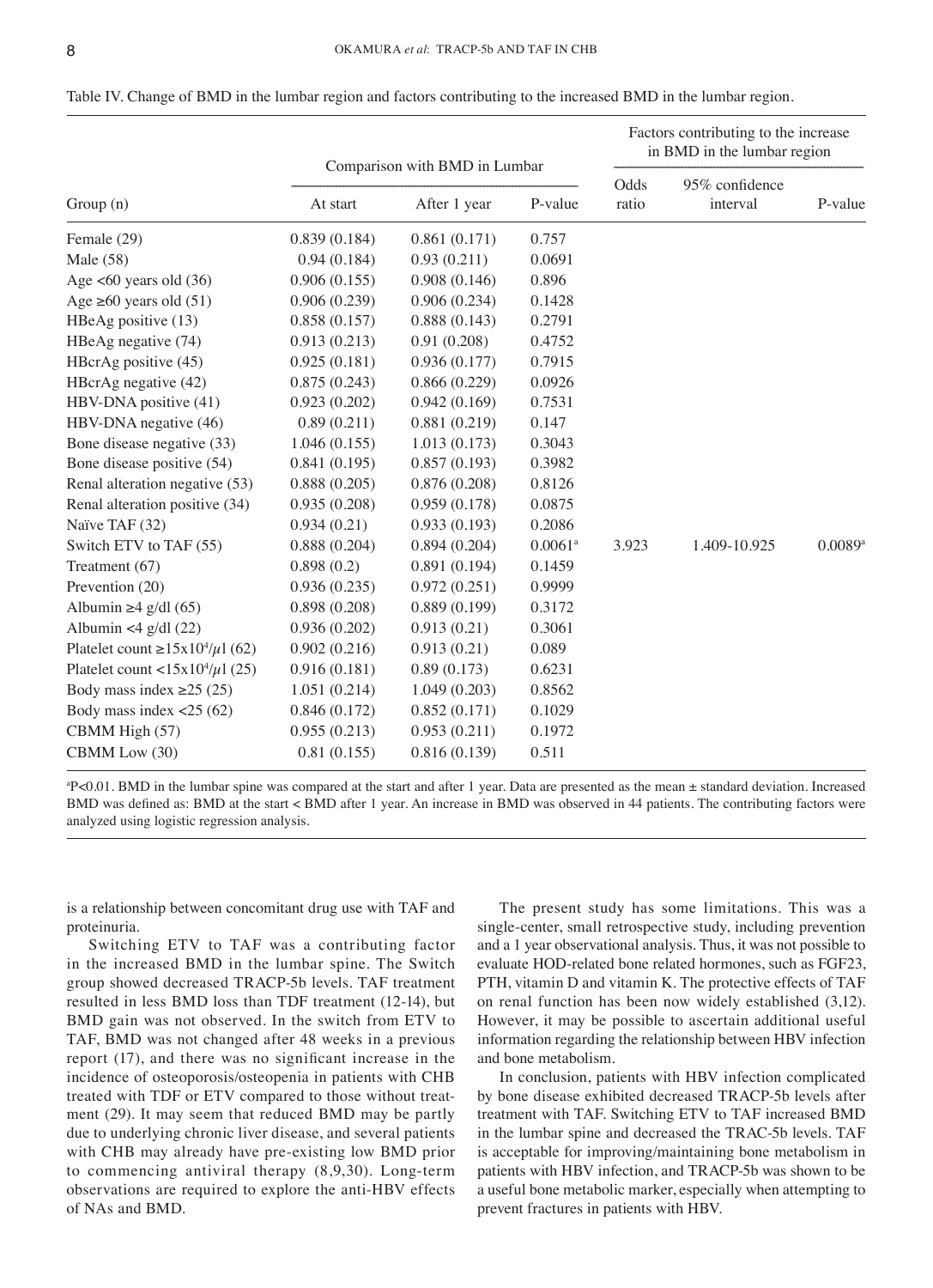|    | I | I |
|----|---|---|
| v. | ۹ |   |

|                                             | Comparison with BMD in the neck of femur |                           |                         | Factors contributing to the in BMD<br>in the neck of femur |                            |                  |  |
|---------------------------------------------|------------------------------------------|---------------------------|-------------------------|------------------------------------------------------------|----------------------------|------------------|--|
| Group (n)                                   | At start <sup>e</sup>                    | After 1 year <sup>e</sup> | P-value                 | Odds<br>ratio                                              | 95% confidence<br>interval | P-value          |  |
| Female (29)                                 | 0.572(0.101)                             | 0.574(0.098)              | 0.1193                  |                                                            |                            |                  |  |
| Male (58)                                   | 0.705(0.14)                              | 0.667(0.137)              | $< 0.0001$ <sup>d</sup> | 0.308                                                      | 0.102-0.928                | $0.0364^{\rm a}$ |  |
| Age $<60$ years old $(36)$                  | 0.702(0.128)                             | 0.671(0.11)               | 0.0011 <sup>b</sup>     |                                                            |                            |                  |  |
| Age $\geq 60$ years old (51)                | 0.629(0.146)                             | 0.61(0.142)               | 0.0008c                 |                                                            |                            |                  |  |
| HBeAg positive (13)                         | 0.603(0.079)                             | 0.594(0.078)              | $< 0.0001$ <sup>d</sup> |                                                            |                            |                  |  |
| HBeAg negative (74)                         | 0.669(0.148)                             | 0.642(0.138)              | $0.0467$ <sup>a</sup>   |                                                            |                            |                  |  |
| HBcrAg positive (45)                        | 0.693(0.136)                             | 0.672(0.117)              | 0.0003c                 |                                                            |                            |                  |  |
| HBcrAg negative (42)                        | 0.622(0.156)                             | 0.595(0.152)              | $0.0104^a$              |                                                            |                            |                  |  |
| HBV-DNA positive (41)                       | 0.644(0.121)                             | 0.637(0.113)              | $0.0402^a$              |                                                            |                            |                  |  |
| HBV-DNA negative (46)                       | 0.674(0.159)                             | 0.635(0.147)              | $< 0.0001$ <sup>d</sup> |                                                            |                            |                  |  |
| Bone disease negative (33)                  | 0.78(0.108)                              | 0.726(0.102)              | $0.0015^{\rm b}$        |                                                            |                            |                  |  |
| Bone disease positive (54)                  | 0.604(0.12)                              | 0.594(0.124)              | 0.0005c                 |                                                            |                            |                  |  |
| Renal alteration negative (53)              | 0.663 (0.1439)                           | 0.634(0.134)              | 0.0001 <sup>d</sup>     |                                                            |                            |                  |  |
| Renal alteration positive (34)              | 0.655(0.142)                             | 0.638(0.131)              | 0.0092c                 |                                                            |                            |                  |  |
| Naïve TAF (32)                              | 0.647(0.124)                             | 0.623(0.122)              | 0.0007c                 |                                                            |                            |                  |  |
| Switch ETV to TAF (55)                      | 0.668(0.153)                             | 0.643(0.138)              | $0.0012^c$              |                                                            |                            |                  |  |
| Treatment (67)                              | 0.665(0.134)                             | 0.643(0.118)              | $< 0.0001$ <sup>d</sup> |                                                            |                            |                  |  |
| Prevention (20)                             | 0.641(0.175)                             | 0.608(0.181)              | 0.0621                  | 0.782                                                      | 0.192-3.188                | 0.7314           |  |
| Albumin $\geq 4$ g/dl (65)                  | 0.651(0.149)                             | 0.635(0.141)              | $< 0.0001$ <sup>d</sup> |                                                            |                            |                  |  |
| Albumin <4 $g/dl$ (22)                      | 0.685(0.118)                             | 0.639(0.106)              | 0.2238                  | 2.582                                                      | 0.703-9.493                | 0.1531           |  |
| Platelet count $\geq 15x10^4/\mu$ 1 (62)    | 0.729(0.141)                             | 0.714 (0.119)             | $< 0.0001$ <sup>d</sup> |                                                            |                            |                  |  |
| Platelet <15x10 <sup>4</sup> / $\mu$ 1 (25) | 0.632(0.134)                             | 0.606(0.125)              | $0.0457$ <sup>a</sup>   |                                                            |                            |                  |  |
| Body mass index $\geq$ 25 (25)              | 0.729(0.141)                             | 0.714(0.119)              | 0.1043                  |                                                            |                            |                  |  |
| Body mass index $<$ 25 (62)                 | 0.632(0.134)                             | 0.606(0.125)              | $< 0.0001$ <sup>d</sup> | 0.357                                                      | 0.115-1.105                | 0.074            |  |
| CBMM High (57)                              | 0.7(0.129)                               | 0.678(0.125)              | $< 0.0001$ <sup>d</sup> |                                                            |                            |                  |  |
| CBMM Low (30)                               | 0.583(0.136)                             | 0.551(0.105)              | $0.0114^{a}$            |                                                            |                            |                  |  |

Table V. Change of BMD in the neck of femur and factors contributing to the increased BMD in the neck of femur.

<sup>a</sup>P≤0.05, <sup>b</sup>P≤0.01, °P≤0.001, <sup>d</sup>P≤0.0001. BMD in the neck of femur was compared at the start and after 1 year. °Data are presented as the mean ± standard deviation. Increased BMD was defined as: BMD at the start < BMD after 1 year. An increase in BMD was observed in 18 patients. The contributing factors for increased BMD after 1 year were analyzed using logistic regression analysis.

## **Acknowledgements**

Not applicable.

## **Funding**

No funding was received.

## **Availability of data and materials**

The datasets used and/or analyzed during the present study are available from the corresponding author on reasonable request.

## **Authors' contributions**

TO and TIc wrote the manuscript, analyzed the data and designed the study. HM, SM, YM, MY, SY, MK, TH, HY, TIk, OM, YK, YN, NT and KN collected the data. All authors have read and approved the final manuscript. KN and NT confirm the authenticity of all the raw. data.

#### **Ethics approval and consent to participate**

The present study was approved by the Human Research Ethics Committee of the Nagasaki Harbor Medical Center (approval no. H30‑031). Informed consent was obtained from each patient included in the study, and the patients were guaranteed the right to leave the study if they desired.

#### **Patient consent for publication**

Not applicable.

## **Competing interests**

The authors declare that they have no competing interests.